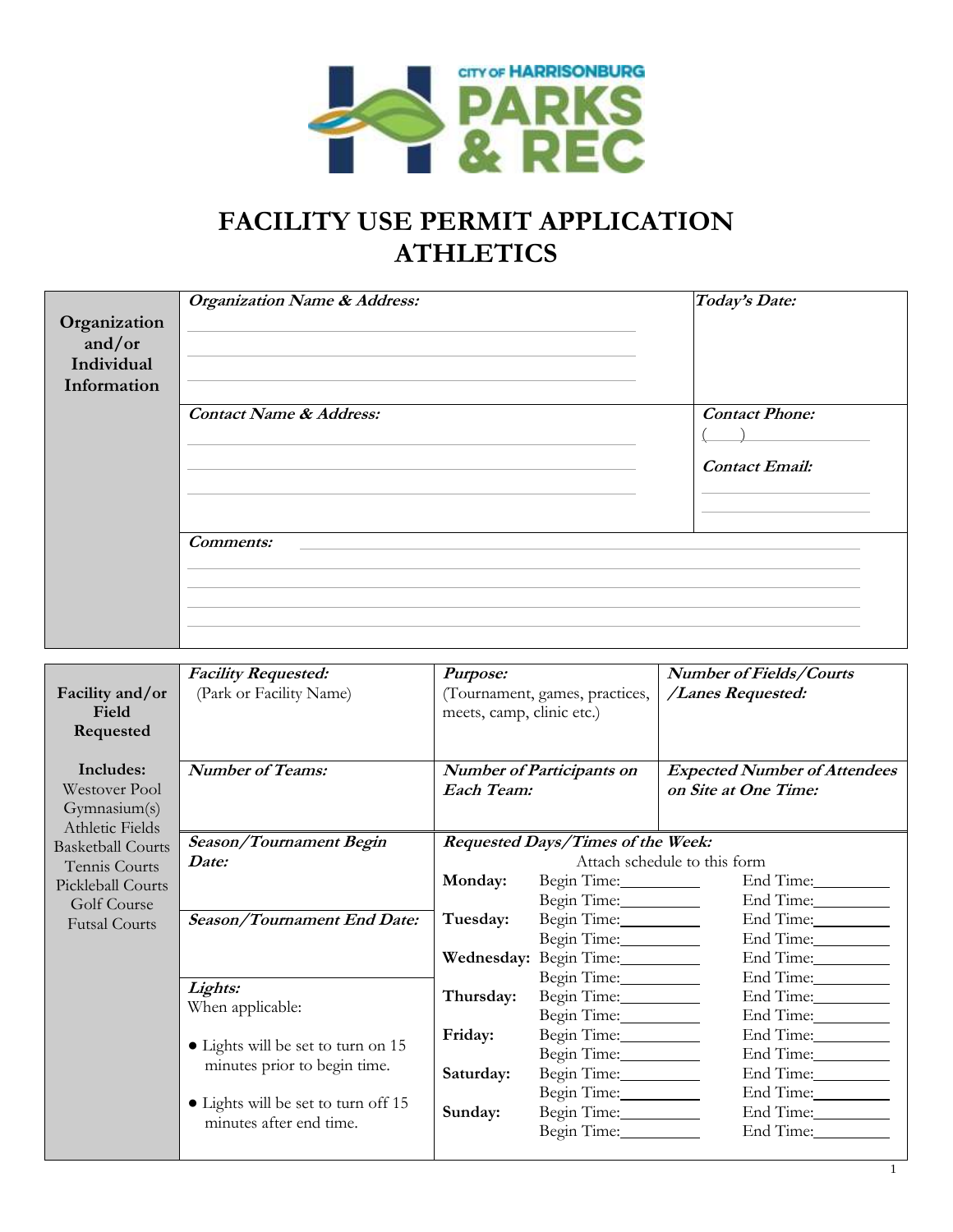|                                                   | Applicant Name (Organization or Individual):                                                                                                                                                                                                                                                                                                                                                                                                                                                                                                                                                                                                                                                                                                                                                                                                                                                                                                                                                               |                                                                                            |  |
|---------------------------------------------------|------------------------------------------------------------------------------------------------------------------------------------------------------------------------------------------------------------------------------------------------------------------------------------------------------------------------------------------------------------------------------------------------------------------------------------------------------------------------------------------------------------------------------------------------------------------------------------------------------------------------------------------------------------------------------------------------------------------------------------------------------------------------------------------------------------------------------------------------------------------------------------------------------------------------------------------------------------------------------------------------------------|--------------------------------------------------------------------------------------------|--|
| Facility                                          | Insurance is being submitted for:                                                                                                                                                                                                                                                                                                                                                                                                                                                                                                                                                                                                                                                                                                                                                                                                                                                                                                                                                                          |                                                                                            |  |
| Insurance<br>Requirements                         | □ Athletic League Play (Games/Meets/Practices)                                                                                                                                                                                                                                                                                                                                                                                                                                                                                                                                                                                                                                                                                                                                                                                                                                                                                                                                                             |                                                                                            |  |
|                                                   | □ Athletic Camp/Clinic                                                                                                                                                                                                                                                                                                                                                                                                                                                                                                                                                                                                                                                                                                                                                                                                                                                                                                                                                                                     |                                                                                            |  |
|                                                   | □ Athletic Tournament/Competition                                                                                                                                                                                                                                                                                                                                                                                                                                                                                                                                                                                                                                                                                                                                                                                                                                                                                                                                                                          |                                                                                            |  |
|                                                   | Without limiting PERMIT APPLICANT'S indemnification of the CITY, and during the term of this<br>Agreement, PERMIT APPLICANT shall provide and maintain at its own expense the below described<br>programs of insurance. Such programs and evidence of insurance shall be satisfactory to the CITY and be<br>with an insurer with an A.M Best rating of A- or better.<br>Certificates or other evidence of coverage shall be delivered via email, fax or US mail to:<br><b>City of Harrisonburg</b><br>409 S. Main Street<br>Certificate Holder should read:<br>Harrisonburg, VA 22801<br>Such certificates or other evidence of coverage must be delivered prior to commencing performance<br>under this Permit and shall contain the express condition that the CITY is to be given written notice of at<br>least thirty (30) days in advance of any cancellation, non-renewal or material change of any insurance<br>policy.<br>Applicants are required to evidence the following Insurance to the City: |                                                                                            |  |
|                                                   |                                                                                                                                                                                                                                                                                                                                                                                                                                                                                                                                                                                                                                                                                                                                                                                                                                                                                                                                                                                                            |                                                                                            |  |
|                                                   |                                                                                                                                                                                                                                                                                                                                                                                                                                                                                                                                                                                                                                                                                                                                                                                                                                                                                                                                                                                                            |                                                                                            |  |
|                                                   |                                                                                                                                                                                                                                                                                                                                                                                                                                                                                                                                                                                                                                                                                                                                                                                                                                                                                                                                                                                                            |                                                                                            |  |
|                                                   |                                                                                                                                                                                                                                                                                                                                                                                                                                                                                                                                                                                                                                                                                                                                                                                                                                                                                                                                                                                                            |                                                                                            |  |
|                                                   | <b>Insurance Coverage Type</b><br><b>Commercial General Liability</b>                                                                                                                                                                                                                                                                                                                                                                                                                                                                                                                                                                                                                                                                                                                                                                                                                                                                                                                                      | <b>Limit of Liability Required</b><br>Each Occurrence \$1,000,000<br>Aggregate \$2,000,000 |  |
|                                                   | <b>Workers Compensation</b>                                                                                                                                                                                                                                                                                                                                                                                                                                                                                                                                                                                                                                                                                                                                                                                                                                                                                                                                                                                | May be required of applicants with 3 or more<br>employees.                                 |  |
|                                                   | • All insurance policies evidenced to the City shall name the City of Harrisonburg as an Additional<br>Insured                                                                                                                                                                                                                                                                                                                                                                                                                                                                                                                                                                                                                                                                                                                                                                                                                                                                                             |                                                                                            |  |
|                                                   | • Additional Insured Endorsement issued by the insurance company to show the Additional Insured<br>addition was made to the policy.<br>• The City of Harrisonburg reserves the right to require additional types of insurance coverage or higher<br>limits of liability for any event. This determination will be made by the Risk Manager.                                                                                                                                                                                                                                                                                                                                                                                                                                                                                                                                                                                                                                                                |                                                                                            |  |
|                                                   |                                                                                                                                                                                                                                                                                                                                                                                                                                                                                                                                                                                                                                                                                                                                                                                                                                                                                                                                                                                                            |                                                                                            |  |
| If Applicant<br><b>Does Not Have</b><br>Insurance | Alternatively, Applicants may obtain liability insurance through a TULIP (Tenant User Liability<br>Insurance Program) established by the City. Go to:<br>https://app.gatherguard.com/?f=4750<br>1.<br>Follow instructions on specifying type of event or activity<br>2.<br>When specifying venue, click the "Search for a venue" tab<br>3.<br>4. Search for "City of Harrisonburg" and click the "Harrisonburg City Manager, South<br><b>Main Street"</b> option                                                                                                                                                                                                                                                                                                                                                                                                                                                                                                                                           |                                                                                            |  |
| <b>Additional</b>                                 | Attach the following information and documents:<br>• Practice/Game/Event Schedule<br>• Certificate of Liability Insurance<br>• Additionally Insured Endorsement                                                                                                                                                                                                                                                                                                                                                                                                                                                                                                                                                                                                                                                                                                                                                                                                                                            |                                                                                            |  |
| Information                                       |                                                                                                                                                                                                                                                                                                                                                                                                                                                                                                                                                                                                                                                                                                                                                                                                                                                                                                                                                                                                            |                                                                                            |  |
| and                                               |                                                                                                                                                                                                                                                                                                                                                                                                                                                                                                                                                                                                                                                                                                                                                                                                                                                                                                                                                                                                            |                                                                                            |  |
| Documents                                         |                                                                                                                                                                                                                                                                                                                                                                                                                                                                                                                                                                                                                                                                                                                                                                                                                                                                                                                                                                                                            |                                                                                            |  |
| Required                                          |                                                                                                                                                                                                                                                                                                                                                                                                                                                                                                                                                                                                                                                                                                                                                                                                                                                                                                                                                                                                            |                                                                                            |  |